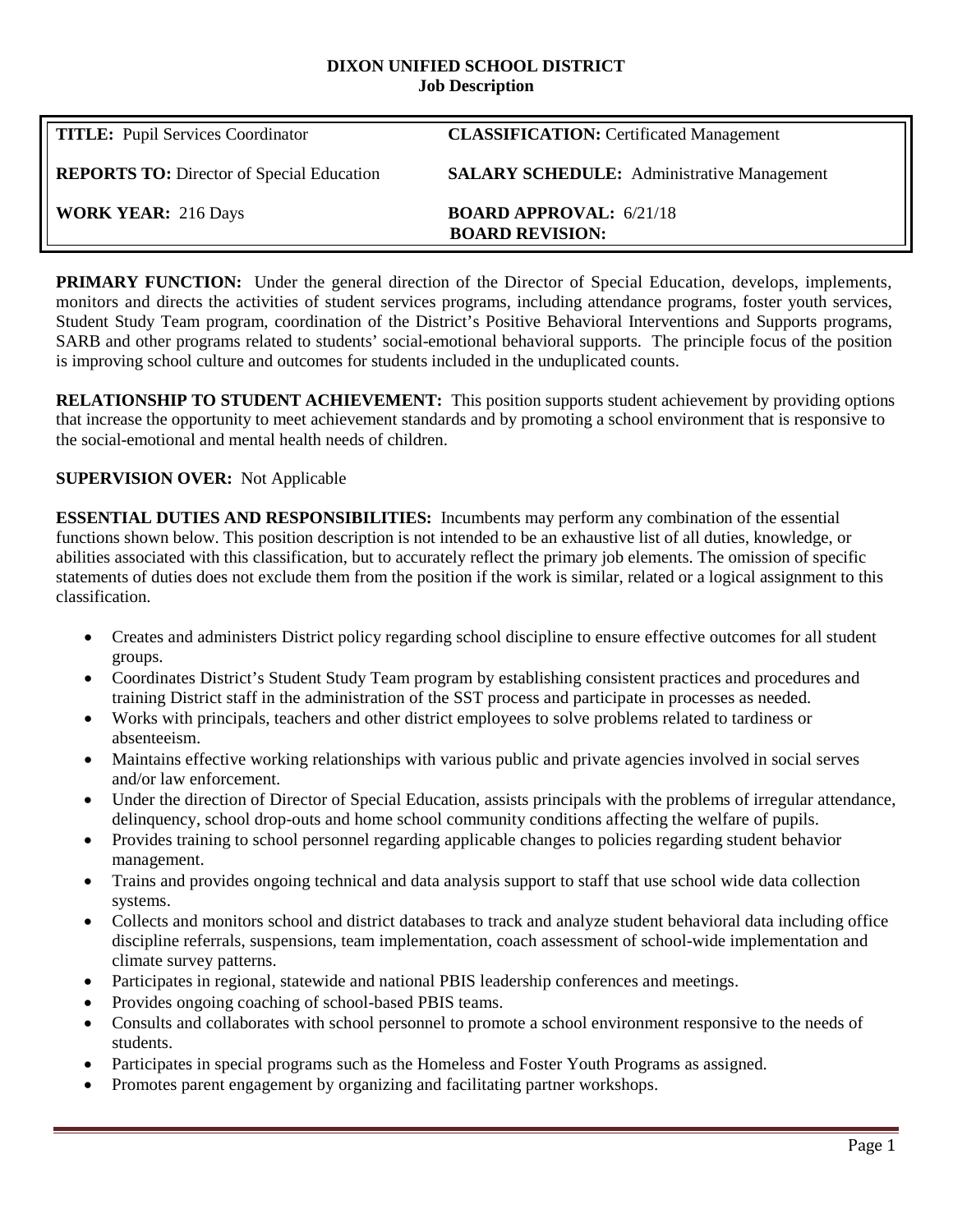- Engages in home visits with families and students during school hours and extended evening hours
- Provides student discipline consultation for sites.
- Administers student expulsions and associated reporting requirements.
- Coordinates and serves as the hearing officer for student expulsions.
- Administers the development and implementation of school safety plans.
- Oversees the gathering of staff and student data related to CBEDS
- Hears and works to resolve parent/student complaint appeals specific to discipline.
- Completes and maintains federal, state, or district required reports related to responsibilities.
- Performs other duties as assigned.

### **TRAINING, EDUCATION, AND EXPERIENCE:**

- Possession of a California Administrative Services Credential.
- A Bachelor's degree from an accredited institution is required.
- A minimum of three (3) years of experience in related pupil services programs, requirements and procedures; prior administrative experience at secondary level preferred.
- Bilingual in English and Spanish highly desirable.

# **LICENSES AND OTHER REQUIREMENTS:**

- Fingerprint/criminal justice clearance.
- Possession of a negative TB risk assessment certificate and, if risk factors are identified, a negative TB examination, that is no more than 60 days old and renewable at least once every four years.
- Requires access to a personal vehicle, a valid California Driver's License, and insurable status by the District's carrier.

**KNOWLEDGE AND ABILITIES:** The following outline of essential knowledge, abilities, and physical requirements is not exhaustive and may be supplemented as necessary in accordance of the job.

#### KNOWLEDGE OF\*:

- Systems of Positive Behavioral Interventions & Supports (PBIS).
- Effective strategies for identifying and addressing the needs of high-risk students.
- Laws regarding minors and child abuse reporting.
- Applicable sections of the State Education Code and other applicable laws, rules and regulations related to assigned activities.
- Social, emotional and developmental factors which contribute to student success in a school and work environment.
- Student assistance programs; community referral resources.
- Diverse academic, socioeconomic, cultural, disability and ethnic backgrounds of District students.
- Interpersonal skills using tact, patience and courtesy.
- Correct English usage, grammar, spelling, punctuation and vocabulary.
- Record-keeping techniques.

#### ABILITY TO\*:

- Plan, organize, develop and coordinate the activities in relation to attendance, truancy and drop-out prevention.
- Plan and conduct professional development/training.
- Work collaboratively with various groups and gain consensus related to project implementation and other problem solving.
- Analyze and interpret data in order to make decisions.
- Work effectively with high-risk students and their families.
- Relate to and work with students with challenging behavior.
- Analyze situations accurately and adopt an effective course of action.
- Meet schedules and timelines.